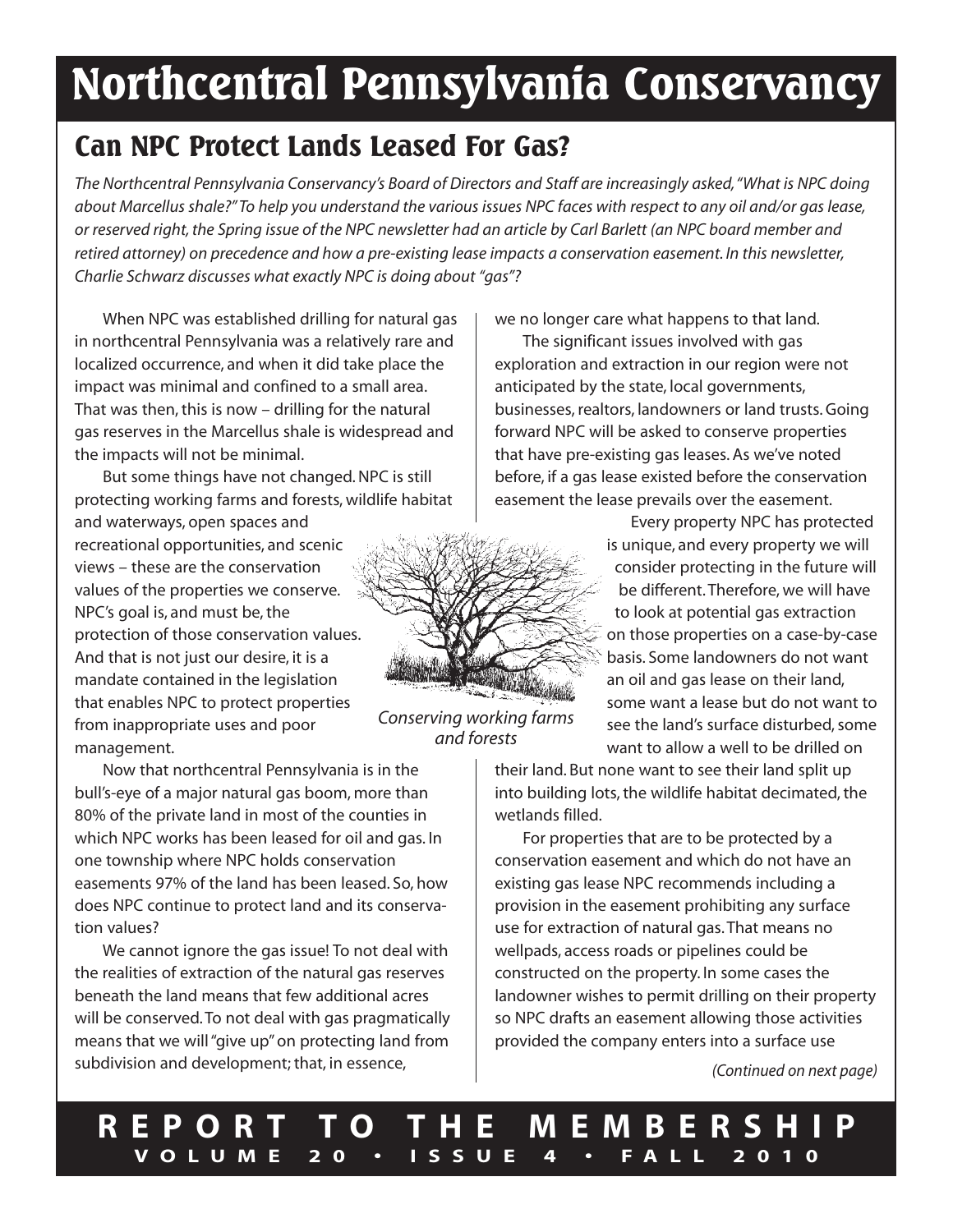### **Can NPC Protect Lands...**

*(Continued from front page)*

agreement protecting the conservation values of the property.

NPC's conservation easements have always permitted forest management and agricultural activities provided the conservation values of the properties are protected by the use of appropriate best management practices. Many of the impacts of extracting natural gas are comparable to the impacts of forestry and agriculture.NPC will evaluate the location and design of a road to be built to extract natural gas just as we would for a comparable road to be used to extract forest products.The roads and pipeline rights-of-way can be located, sized and constructed to minimize disturbance.The size of wellpads can be limited and they can be reclaimed and restored when the wells have been completed.

Conservation easements are permanent and perpetual. Extraction of natural gas, even though an individual well may be productive for 30-50 years, is a temporary disturbance compared to the perpetual nature of a conservation easement.

A surface use agreement is a powerful tool for landowners and land trusts to use in dealing with extraction of gas reserves.NPC has developed a comprehensive surface use agreement between the landowner, the gas company and NPC in order to protect the conservation values of a protected property on which a gas well is to be drilled.The agreement: gives NPC a great deal of control over the location of the wellpad, road and pipeline; limits the size of the wellpad and width of the road; and restricts the length of time during which drilling may occur.The agreement also requires technologies that reduce the use of drilling fluids, eliminates the construction and use of mud pits and impoundments on the property and requires restoration and revegetation of disturbed areas.

NPC's surface use agreement was developed using information from the oil and gas lease used by the Pennsylvania Department of Conservation and Natural Resources, New York State's draft environmental impact statement for development of gas reserves in the Marcellus shale, and especially the Colorado Coalition of Land Trusts' handbook *Mineral Development and Land Conservation*. Portions of Colorado are undergoing a gas

boom similar to that now occurring in northcentral Pennsylvania, and the Colorado Coalition of Land Trusts has been a leader in seeking the best ways to reduce conflicts between land conservation and mineral extraction.

For the last eighteen months an informal group of Pennsylvania land trusts, including NPC, Countryside Conservancy, Delaware Highlands Conservancy, North Branch Land Trust, and the E.L. Rose Conservancy, has been meeting to share information on dealing with gas-related issues on conserved properties and properties that may be conserved in the future.

Over the next few months NPC's staff plans to meet with a number of the gas companies that are operating in our area to discuss the interaction of conservation easements and oil and gas leases and extraction. We need to maintain communication with these new neighbors on local lands.They need to know us and what we do, and we need to know them and what they do.

To continue protecting working farms and forests, wildlife habitat, watersheds and scenic vistas, we will have to be realistic in dealing with extraction of natural gas reserves,taking advantage of the economic benefits and working to mitigate the adverse impacts.Voluntary conservation easements are, and will continue to be, a vital method of conserving the special landscapes where we live, work, and play.

# **Help NPC Map Its Future**

Keep an eye out for NPC's 2010 Year End Appeal!! This Year End request for a donation has been a tradition at NPC for nearly all 20 years of our existence. It's a great way for you to get one more tax deductible

gift in before the end of the year, and for NPC to generate income to help cover the costs of working on new projects, reviewing requests for permitted activities, and sending out information to interested landowners.

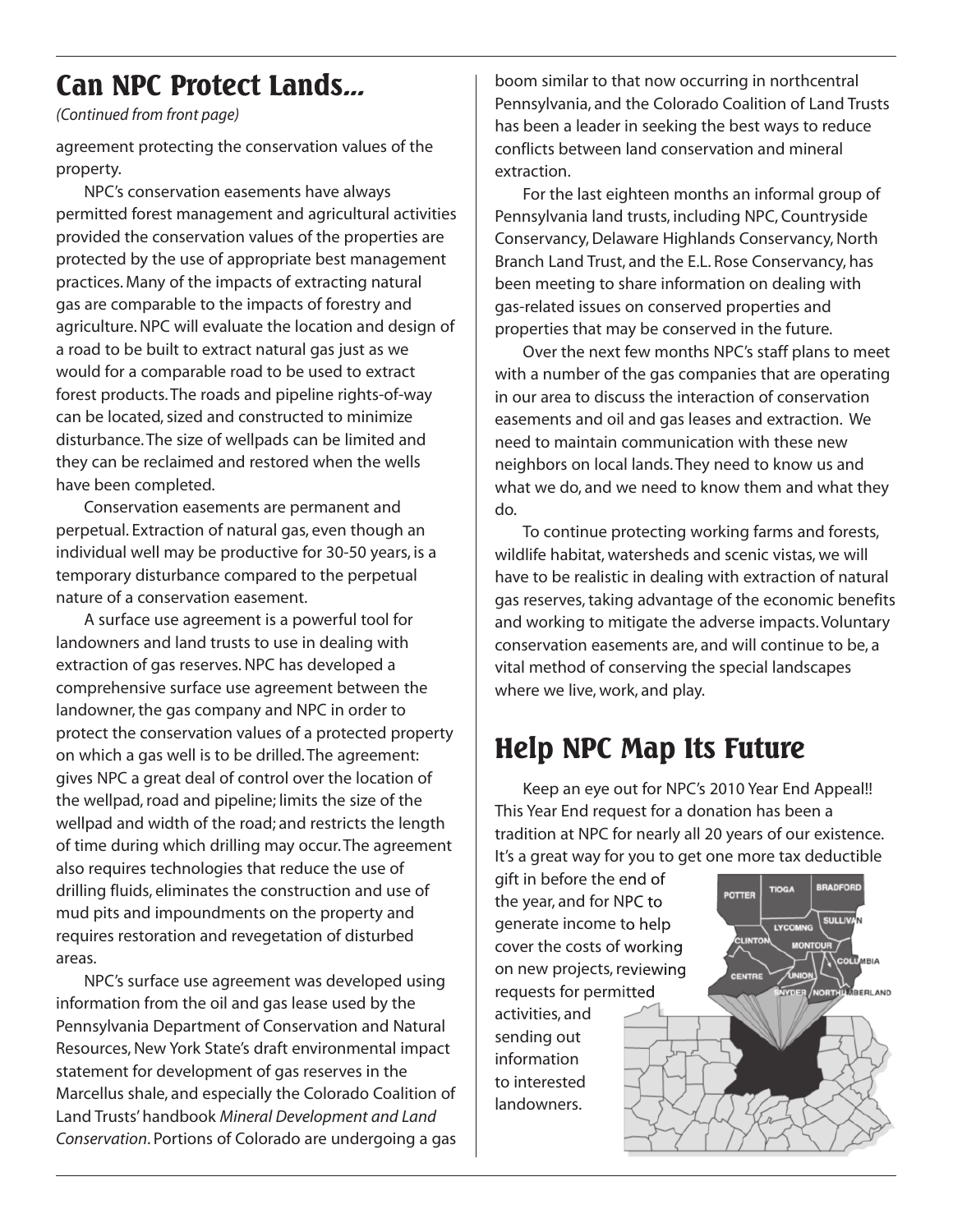# **NPC Paddles with Canoe Susquehanna and Warrior Run Community Corporation on a Sunny October Sunday**

Back in the Spring when NPC was looking at dates for a paddle trip, it was with concern and some trepidation October 10 was selected. As you know, Pennsylvania's Octobers can be sunny, warm, and wonderful, or cold, windy and not great river weather.

October 10, 2010 turned out to be the sunny, warm, and wonderful kind. Over 30 people paddled from Montgomery to Watsontown. Rain earlier in the week helped reduce the amount of paddling, but still allowed some of the remains of the ordinance dam at Allenwood to be visible.

Students from Lycoming College brought along kick nets, and provided



going on. The students demonstrated the kick netting on White Deer Hole Creek due to high

water levels in the River. The paddle up White Deer Hole Creek, although chillier, was just as enjoyable as the River. If you missed this year's trip, don't worry,there will be opportunities in 2011. Keep an eye out for information in NPC's newsletters.

# **Regional Dinners Held In Mansfield and Mill Hall**

NPC continues the tradition of holding regional dinners to update our Tioga and Clinton County members. This year the Tioga County Dinner was held at Lamb's Creek Food and Spirits in Mansfield. Dr. Paul Wendel from Mansfield University was the guest speaker and discussed a cross-campus effort underway. Professors from various disciplines are working together to design, and then implement, a water quality sampling program to monitor for changes in water quality that may be resulting from Marcellus shale activities.

At the Clinton County Dinner in Mill Hall, Lock Haven University geology professor Dr. Mohammed Khalequzzaman (or, as his student's call him, Dr. K) and retired geology professor Dr.John Way explained their on-going research in the Beech Creek watershed. Working with the Centre County Conservation District, student interns, the Beech Creek Watershed Association and the Pennsylvania Senior Environmental Corps, the geologists are sampling at twelve points throughout the watershed to monitor how, if at all, the watershed changes as a result of the recent Marcellus shale drilling activity.

From their research and work on abandoned mine drainage (AMD), they already have extensive data and information about the watershed and the various AMD treatment systems at work. This continued sampling will provide a continuation to that work, and also help monitor the watershed's health as another extractive industry works there.

These dinners conclude NPC's membership events for 2010. (where did it go?) The winter 2011 newsletter will have information about upcoming spring events. We hope to see you in 2011!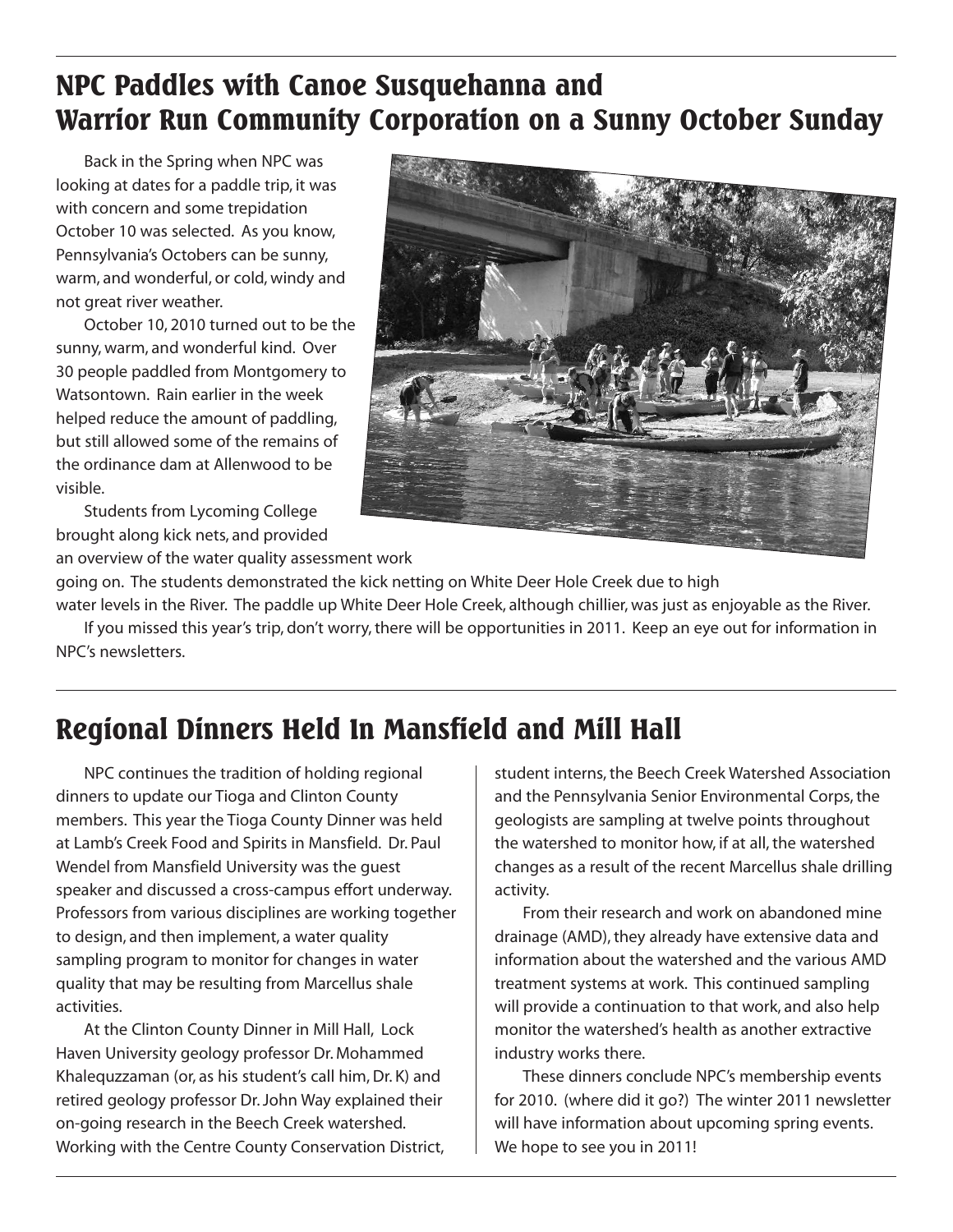#### **Northcentral Pennsylvania Conservancy**

PO Box 2083 Williamsport PA 17703 570-323-6222 http://www.npcweb.org/

Return Service Requested

NON-PROFIT ORG. U.S. POSTAGE **PAID** PERMIT NO. 201 WILLIAMSPORT, PA

### **Trout Run Stream Restoration Project a Partnership**

Pennsylvania has several streams named Trout Run. One of them is a tributary to Pine Creek that enters the Creek from the west side, at the south end of Cammal. A road parallels the stream, running from Route 44 down to Pine Creek. The road was the grade for the Cammal and Black Forest Rail Road during the lumbering era, and was then improved during the 1930s by the Civilian Conservation Corps boys assigned to Cammal.

Over the years, the stream has pushed against the road and there's been erosion. In some places, the stream was starting to undercut the road. The Bureau of Forestry (BOF) has gated a section of the road because of the erosion issues, and is looking for options to help stabilize the road, while also improving the aquatic habitat.

The Pennsylvania Fish and Boat Commission (PFBC) had visited the project site with the Bureau of Forestry and Lycoming County Watershed Specialist in 2008 and designed a project along a 2-mile section of the stream. The design called for thirty-one structures along the two-mile stretch.

The Bureau of Forestry's maintenance budget did not have the funds necessary to purchase the materials needed for the project, so the design and permits sat for about a year. Anadarko Petroleum Corporation had heard about NPC's partnerships to undertake stream restoration work and was interested in helping. Anadarko was looking for an opportunity to financially contribute, and to provide man-power.

In addition to providing \$10,000 to purchase



materials and rent the excavator (the one the Bureau owns does not have a long enough reach), Anadarko's staff provided nearly 100 hours of volunteer time toward the project. Staff from their Houston offices as well as Williamsport based staff, swung sledgehammers, nailed down geo-fabric, and"shingled"rocks.

The Bureau of Forestry district provided foresters and equipment operators to assist with the project, and their Pennsylvania Youth Conservation Corps crew helped for a good deal of the project. Interns from Lycoming College's Clean Water Institute helped with construction, and assisted the PFBC with an electro-shocking demonstration.

PFBC and the BOF will monitor the site to see how the stream reacts to the devices. More work may be scheduled in a couple of years, but for now, things will be allowed to settle and adjust.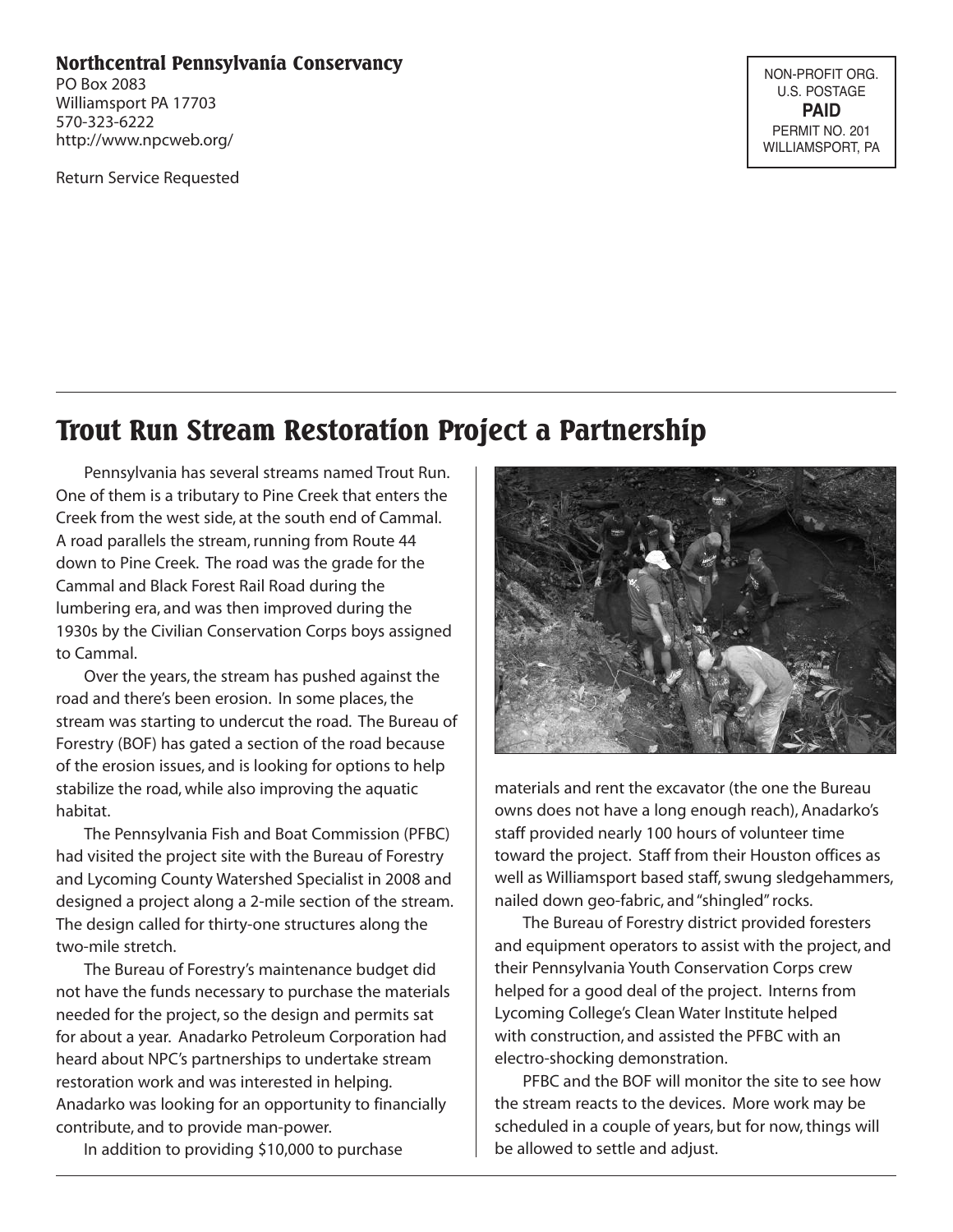### **MEMBERSHIP ACTIVITY • May 1, 2010 to October 31, 2010**

#### **CORPORATE MEMBERS**

Many thanks to our corporate members for their support of NPC's mission. Please take note of those businesses which have shown they care about the future of our communities with their corporate memberships and show YOUR support to them.

#### **Bald Eagle (\$2,000+)**

PPL Corporation

#### **American Kestrel (\$500- \$749)**

Glenn O.Hawbaker Inc. JBH3 Architects Jersey Shore State Bank Lycoming Co. Conservation District

#### **Small Business (\$100- \$499)**

Bald Eagle Township Clinton Co. Economic Partnership Irion Lumber Company Jersey Shore Hospital Lamar Advertising Larson Design Group Lycoming Co. Planning Commission Mericle Commercial Real Estate Pine Creek Outfitters PMF Industries Inc. Roan Inc. Staiman Brothers Inc. Susquehanna Chapter of Trout Unlimited Wayne Twp. Landfill CCSWA Wheeland Lumber Co. Inc.

#### **GENERAL MEMBERS**

**BOBCAT (\$1,000- \$4,999)** Matthew & Lisa Cramer Wayne H. & Carol Scott Sr.

**BLACK BEAR (\$500- \$999)** John M. Confer Chris & Sherry Dwyer Dr. & Mrs. Daniel R. Gandy Andrew & Elizabeth Harris

#### **BLACK BEAR (Continued)**

Rich & Beth Schluter Charles & Helen Schwarz William & Kimberly Van Campen

#### **WHITE-TAILED DEER (\$250- \$499)**

Andrew Bamford Thomas & Laurie Burkholder Blair & Mary Carbaugh David & Sally Craig Andra DeHart-Robbins

#### **WHITE-TAILED DEER (Continued)**

Stephen & Terri Deitrick Jeffrey Finke Henry & Michelle Frey Harold & Joyce Hershberger Charles D. Lamade Lewis A. & Myla Magent Mr. & Mrs. Henry Perciballi Mr. & Mrs. Charles M. Plankenhorn Dave Rockey Annie Sanders Whistle Pig Fishing Club Dr. Mel & Gail Zimmerman

#### **BLACK CHERRY (\$100- \$249)**

Kathleen Arcuri Malcolm Barlow Ron & Sondra Beach Gerald Bride Robert W. Colley Susan M.Durrwachter Larry Entz Katherine & Sean Erno Michael R. & Teri H. Fisher Lloyd & Suzanne Forcey Charles A.Grieb, AIA John M.Hallgren Bonita E.Hannis Susan Joshi William Kieser & Jessica Abernathy Patricia Lane C. Fred & Judy LaVancher John A. Leo Mel & Susan Lewis Charles & Fay Lindrooth Dr.Donald R. Lundy Jr. Lycoming Audubon Society Patrick McCollum Terry & Dorian Myers Robert & Sarah Newcomb

#### **BLACK CHERRY (Continued)**

Mark & Brenda Oberheim Drs. Eberhard & Mary F. Passarge Dick Penfield Pine Creek Headwaters Protection Group Pine Creek Preservation Association James & Cheryl Redmond Anne Rice & Rick Mason Len Richards & Maureen **McClure** Dr. Samuel Rockey Ms. Ruth Rode W. Bruce Saunders Linda Schramm Roy A. Siefert Jim & Jen Slotterback R. Bruce & Jeane Smay Alvin L. Snowiss Michael & Laura J. Steele Linda Stein Carolee & Dick Thatcher Rich & Alice Trowbridge Mr. & Mrs. Harry E. Webster III Mr. & Mrs.H.W.Wieder J. Michael Williamson Joanne Wise

#### **RED OAK (\$50- \$99)**

Dennis & Linda Ault Larry R. Bason VMD Bastian Tire & Auto Centers Valerie Beggs Dale & Shirley Bittenbender Ron Butler Jonathan & Sally Butterfield Patricia & Alan Carothers John M. & Rhonda D. Carpenter James D. & Maria C. Casale Jack & Michele Davidson